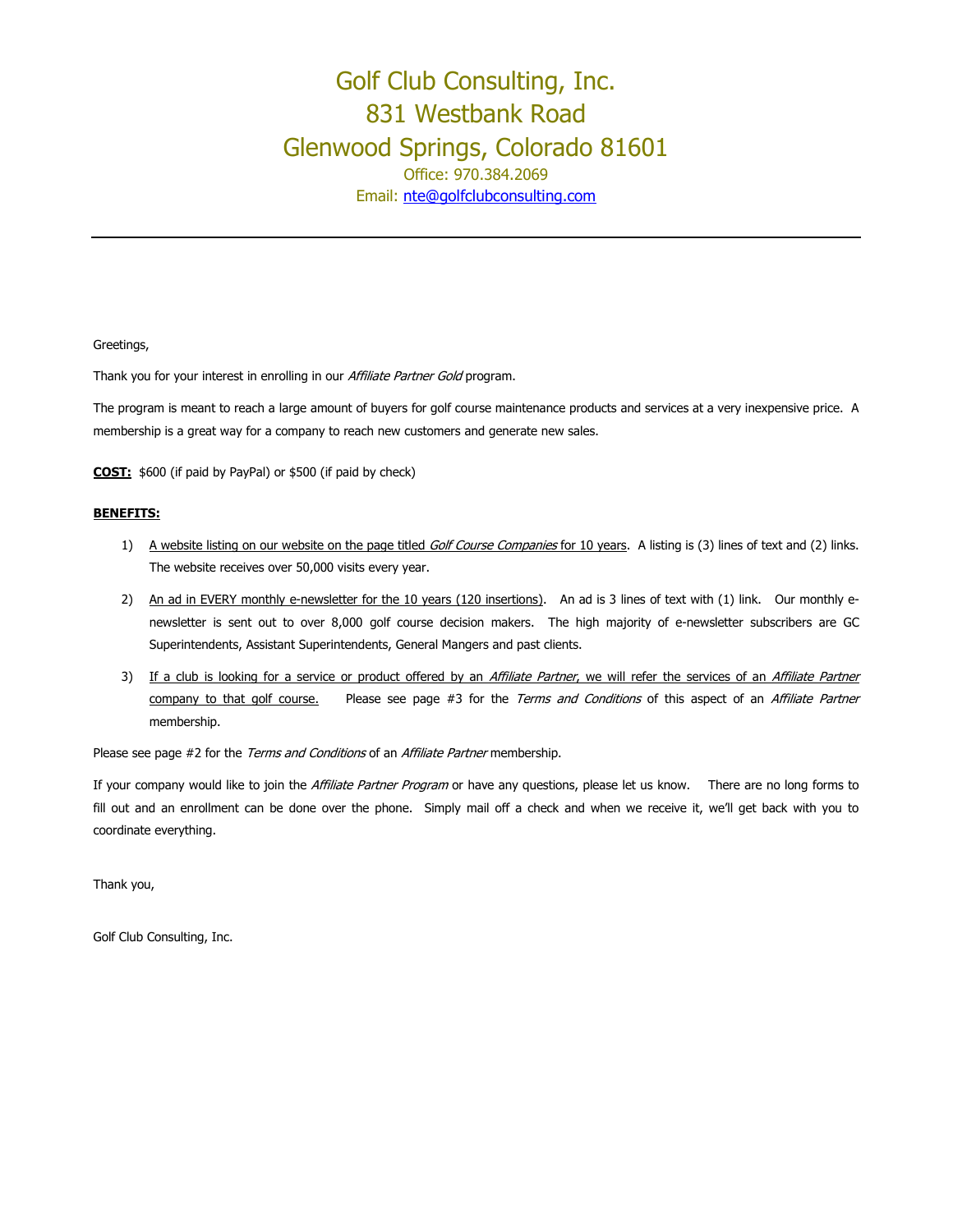# Golf Club Consulting, Inc. 831 Westbank Road Glenwood Springs, Colorado 81601 Office: 970.384.2069 Email: [nte@golfclubconsulting.com](mailto:nte@golfclubconsulting.com)

### **Terms & Conditions of an** *Affiliate Partner Gold* **membership**

- 1) All payments associated with an *Affiliate Partner* membership are due within 30 days of an invoice date. Thereafter, we reserve the right to assess up to a **\$100 per month** penalty on the unpaid balance or terminate a membership (no refunds will be given).
- 2) *Golf Club Consulting, Inc.* will communicate the offered services of an *Affiliate Partner* company to a golf course. If our referral actions results in a sale of over \$50K, *Golf Club Consulting, Inc.* is entitled to a sales commission. In becoming an *Affiliate Partner*, a company agrees to this commission. Please see the *Terms and Conditions* that is posted on our website or on the following page for this aspect of an *Affiliate Partner* membership.
- 3) *Golf Club Consulting, Inc.* reserves the right to *terminate* a company's membership at anytime if:
	- A company demonstrates ANY negative business practices.
	- A company's *Better Business Bureau* rating is below A.
	- A company changes ownership.
	- A company causes an undue delay in an order made to us, to any of our website visitors, to our clients, or to any of our newsletter subscribers.
	- A company fails to fulfill an order made to us, to any of our website users, to our clients, or to any of our newsletter subscribers.
	- A company significantly alters their services from the start of a membership.
	- A company ceases operations.
	- A company files for any type of bankruptcy protection.
- 4) If *Golf Club Consulting, Inc*. terminates a membership of a company, **no refunds** will be made.

Original posting: September 24, 2009